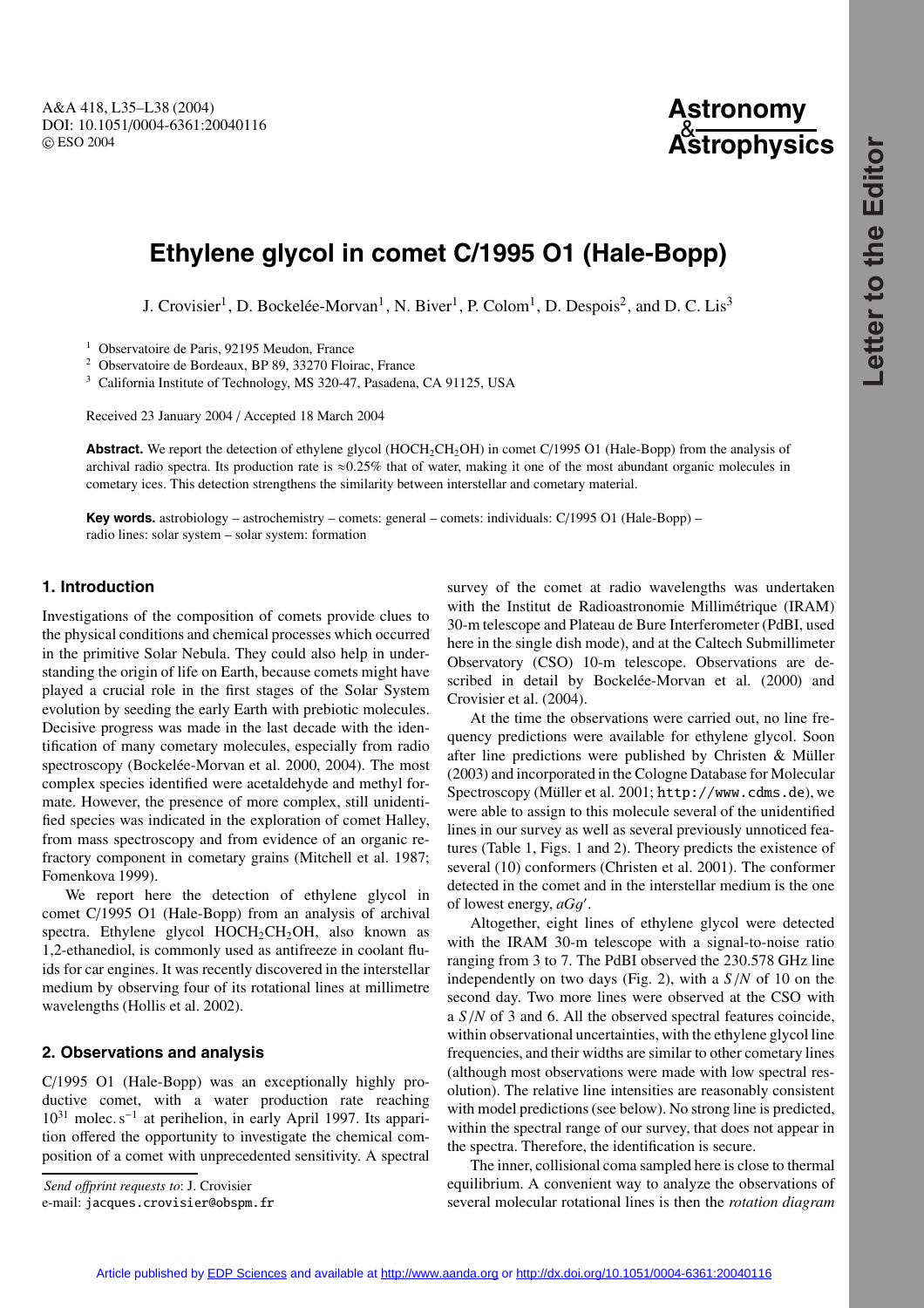Letter to the Editor **Letter to the Editor**

| Transition <sup>a</sup>                                                                   | Frequency                        | $E_{\rm u}$               | Telescope        | Date        | r    | Δ    | Int. <sup>b</sup> | $\int T_b$ dv [mK km s <sup>-1</sup> ] |                                             |
|-------------------------------------------------------------------------------------------|----------------------------------|---------------------------|------------------|-------------|------|------|-------------------|----------------------------------------|---------------------------------------------|
|                                                                                           | [GHz]                            | $\lceil$ cm <sup>-1</sup> |                  | dd/mm/yy    | [AU] | [AU] | [min]             | Model <sup>c</sup>                     | Observed                                    |
| $12_{1,12,0} - 11_{1,11,1}$                                                               | 106.9074                         | 25.3                      | IRAM 30-m        | 03/04/97    | 0.91 | 1.37 | 145               | 70                                     | $75 \pm 16$                                 |
| $15_{7,9,0} - 14_{7,8,1}$<br>$15_{7,8,0} - 14_{7,7,1}$                                    | 147.1318<br>147.1324             | 57.7<br>57.7              | IRAM 30-m        | 08/04/97    | 0.92 | 1.42 | 130               | 72<br>92                               | $181 \pm 26$                                |
| $16_{8,9,0} - 15_{8,8,1}$<br>$16_{8.8.0} - 15_{8.7.1}$                                    | 157.2863<br>157.2864             | 68.3<br>68.3              | IRAM 30-m        | 05/04/97    | 0.92 | 1.39 | 85                | 94<br>74                               | $239 \pm 58$                                |
| $17_{2,15,0} - 16_{2,14,1}$                                                               | 168.3863                         | 54.9                      | IRAM 30-m        | 03/04/97    | 0.91 | 1.37 | 205               | 198                                    | $194 \pm 63$                                |
| $25_{1,25,0} - 24_{1,24,1}$<br>$25_{0.25.0} - 24_{0.24.1}$                                | 226.6433<br>226.6435             | 102.7<br>102.7            | IRAM 30-m        | 11/04/97    | 0.93 | 1.45 | 65                | 222<br>284                             | $440 \pm 76$                                |
| $21_{5,16,1} - 20_{5,15,0}$<br>$23_{2,21.0} - 22_{3,20.0}$<br>$22_{4,18,0} - 21_{4,17,1}$ | 227.3158<br>227.5035<br>227.5871 | 88.5<br>96.2<br>94.0      | IRAM 30-m        | 05/04/97    | 0.92 | 1.39 | 310               | 178<br>54<br>214                       | $135 \pm 22$<br>$72 \pm 22$<br>$114 \pm 22$ |
| $24_{3,22,0} - 23_{3,21,1}$<br>$22_{4,19,1} - 21_{4,18,0}$                                | 230.5771<br>230.5783             | 104.0<br>92.3             | <b>IRAM PdBI</b> | 6, 11/03/97 | 1.00 | 1.40 | 34                | 116<br>98                              | $192 \pm 18$                                |
| $25_{10,16,1} - 24_{10,15,0}$<br>$25_{10,15,1} - 24_{10,14,0}$                            | 263.3025<br>263.3026             | 144.4<br>144.4            | <b>CSO</b>       | 08/04/97    | 0.92 | 1.42 | 44                | 52<br>40                               | $53 \pm 16$                                 |
| $29_{1,29,0} - 28_{1,28,1}$<br>$29_{0.29.0} - 28_{0.28.1}$                                | 263.3921<br>263.3921             | 136.4<br>136.4            | <b>CSO</b>       | 08/04/97    | 0.92 | 1.42 | 44                | 62<br>82                               | $121 \pm 21$                                |

**Table 1.** Lines of ethylene glycol observed in comet Hale-Bopp.

<sup>*a*</sup> The energy levels are noted here *J<sub>Ka</sub>*,*K<sub>b</sub>*,*v*, where *v* is the quantum number associated with OH tunneling motions (Christen & Müller 2003). *b* Integration time (on comet + comparison field).

<sup>c</sup> Line area predicted by our LTE model (Crovisier et al. 2004) for a production rate of ethylene glycol of 0.002 relative to that of H<sub>2</sub>O (which is 0.8 to  $1.1 \times 10^{31}$  molec. s<sup>-1</sup>). A uniform rotational temperature of 110 K and a spherical coma expanding with a velocity of 1.04 km s<sup>-1</sup> are assumed (Biver et al. 1999).  $\beta$  is set to 2 × 10<sup>-5</sup> s<sup>-1</sup> at 1 AU.

*method* (Goldsmith & Langer 1999). The plot of  $\log(N_{\rm u}/g_{\rm u})$ (where  $N_u$  is the column density of the upper state and  $g_u$  its statistical weight) for individual lines as a function of the upper state energy  $E_u$  should be distributed along a straight line related to the rotational temperature  $T_{\text{rot}}$  and the total column density. In the present case, this method is more difficult to apply because the lines were not observed simultaneously and may therefore be affected by short-term variations of cometary activity. Moreover, the observed line intensities must be corrected for the differences in the instrumental field of view. The rotation diagram for the glycol lines observed with the IRAM 30-m telescope (i.e., restricted to the 3−11 April period) is shown in Fig. 3. Column densities have been normalized to the same field of view, assuming a parent molecule spatial distribution with a photodestruction rate  $\beta = 2 \times 10^{-5}$  s<sup>-1</sup> at 1 AU (i.e., comparable to those of other CHO-containing molecules such as methanol or ethanol). The data are reasonably well fitted by a straight line. The linear regression corresponds to a rotational temperature of  $77 \pm 11$  K (which is somewhat lower than the  $\approx$ 110 K temperature derived at the same time from observations of other molecules by Biver et al. 1999) and a production rate of  $0.29 \pm 0.07\%$  relative to water (all quoted errors are 1- $\sigma$ ). The choice of  $\beta$ , which is unknown for ethylene glycol, is not crucial as long as the molecular scale-length is much larger than the radius of the instrumental field of view. This condition is met for  $\beta \ll 10^{-4}$  s<sup>-1</sup>. Adopting  $\beta$  smaller than  $2 \times 10^{-5}$  s<sup>-1</sup> would not significantly change  $T_{\text{rot}}$  and the retrieved production rate. However, adopting  $\beta = 10^{-4} \text{ s}^{-1}$  would result in a higher production rate  $(0.57 \pm 0.13\%)$  and a still

lower temperature ( $T_{\text{rot}} = 65 \pm 8$  K) hard to reconcile with the temperature retrieved from other molecules.

If we use  $T_{\text{rot}} = 110$  K determined from other molecules, the weighted average of the line area ratios [observed]/[model prediction] from Table 1 leads to a production rate of ethylene glycol 0.<sup>17</sup> <sup>±</sup> <sup>0</sup>.05% relative to water (the *error* representing the dispersion between the individual lines). Together with our rotation diagram analysis for small  $\beta$  values, this provides a robust determination of the abundance of  $0.25 \pm 0.12\%$ .

#### **3. Discussion**

The detection of ethylene glycol completes our inventory of "CHO" molecules in comet Hale-Bopp (Table 2). This molecule of 10 atoms is the most complex species ever identified in a comet by means of spectroscopy. With an abundance of 0.25% in number (or  $\approx$ 1% in mass) relative to water, it is one of the most abundant CHO molecules in comet Hale-Bopp. It is 5−10 times less abundant than methanol, but at least 5 times more abundant than ethanol, for which only an upper limit has been established. Formaldehyde is the only CHO molecule, other than CH3OH, which is more abundant than ethylene glycol. However,  $H_2CO$  is mainly coming from an extended source and the fraction directly coming from nuclear ices is small. Other known cometary CHO molecules  $(HCOOH, CH<sub>3</sub>CHO, HCOOCH<sub>3</sub>)$  are less abundant by factors 2.5 to 10. Upper limits at similar levels of abundances are set for c- $C_2H_4O$ ,  $C_2H_5OH$  and  $CH_3COOH$ .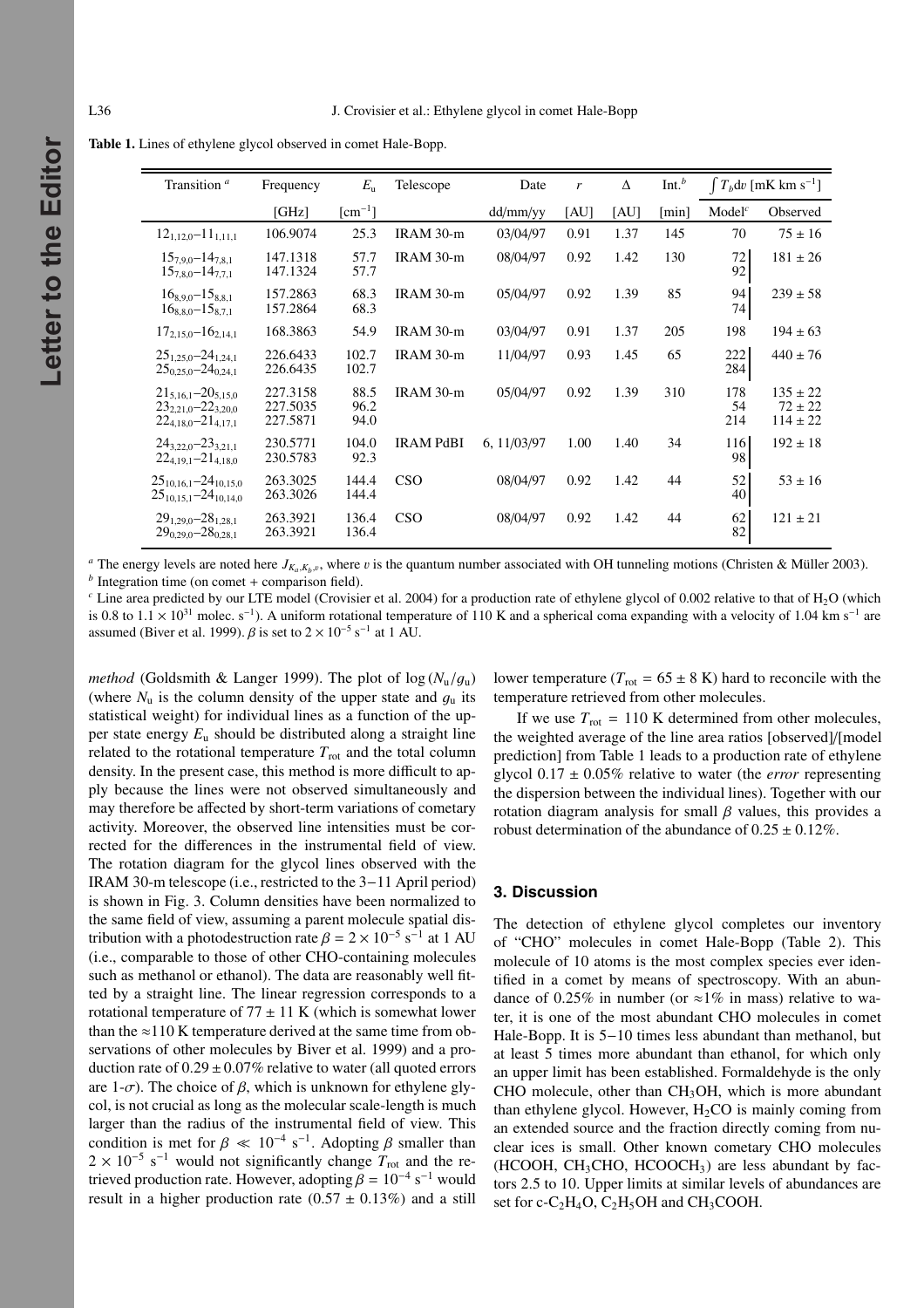

**Fig. 1.** Lines of ethylene glycol observed with the IRAM 30-m telescope. Lines from other molecules, as well as unidentified features, are also seen. The single sideband mode was used with spectral resolutions of 0.312 MHz (corresponding to 0.64 km s<sup>-1</sup>) for the top spectrum and of 1 MHz (1.3 km s<sup>-1</sup>) for the two other spectra.

Ethylene glycol is the chemically reduced form of glycolaldehyde ( $CH<sub>2</sub>OHCHO$ ), the simplest member of the sugar family. This molecule was not detected in the comet with a  $3-\sigma$ upper limit indicating that it is at least 5 times less abundant than ethylene glycol (Table 2; Crovisier et al. 2004). Together with the high  $\text{[CH}_3\text{OH}]/\text{[H}_2\text{CO]}$  abundance ratio in cometary ices (>30), this suggests that the chemistry favoured reduced



**Fig. 2.** The ethylene glycol line at 230.578 GHz observed on two different days with the IRAM PdBI. The spectral resolution is 2.5 MHz  $(3.25 \text{ km s}^{-1})$ . The observations were made in the double sideband mode; the variation of the line frequency between the two days shows that the line is coming from the main sideband.



**Fig. 3.** The rotation diagram for ethylene glycol lines observed at IRAM 30-m. The linear regression corresponds to  $T_{\text{rot}} = 77 \pm 11 \text{ K}$ and a production rate of  $0.29 \pm 0.07\%$  relative to water.

alcohols with respect to their corresponding aldehydes. The upper limit  $[C_2H_5OH]/[CH_3CHO] < 4$  is also consistent with this scenario.

Which formation mechanism could explain such a high abundance of ethylene glycol? Aldehyde/reduced alcohol pairs are apparently common in interstellar clouds. In the core Sgr B2(N) of the Sagittarius B2 molecular cloud complex, large  $[CH_3OH]/[H_2CO]$  and  $[C_2H_5OH]/[CH_3CHO]$  abundance ratios are observed (Nummelin et al. 2000). Chemical modelling as well as laboratory experiments argue for these species being formed by grain chemistry and released in the gas phase by the sublimation of grain mantles. Therefore, the overabundance of reduced alcohols seems to characterize molecular synthesis on grain surfaces, and could result from the saturation of aldehyde precursors by atomic hydrogen addition reactions, as proposed by Charnley (2001) for  $CH_3OH$  and  $C_2H_5OH$ . Glycolaldehyde and ethylene glycol were both detected in Sgr B2(N) (Hollis et al. 2000, 2002). Though there is no consensus as to how such large complex molecules form in interstellar clouds, Charnley (2001) suggested that these two molecules are produced on

**Letter to the Editor**

Letter to the Editor